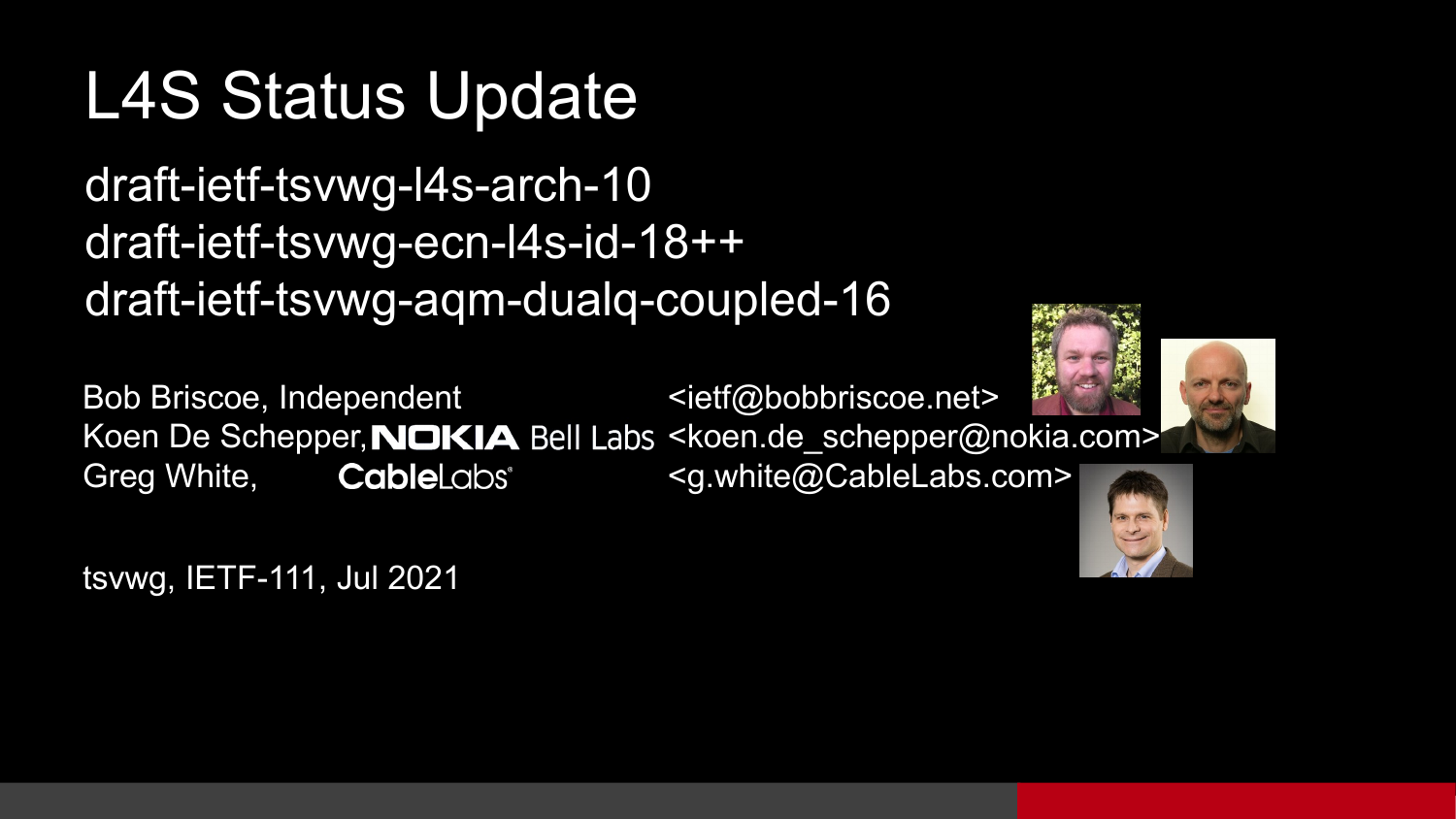### Recap – L4S Motivation

- Very low queuing delay for *all* Internet applications
- including for capacity-seeking & capacity-adaptive

#### The trick: scalable congestion control

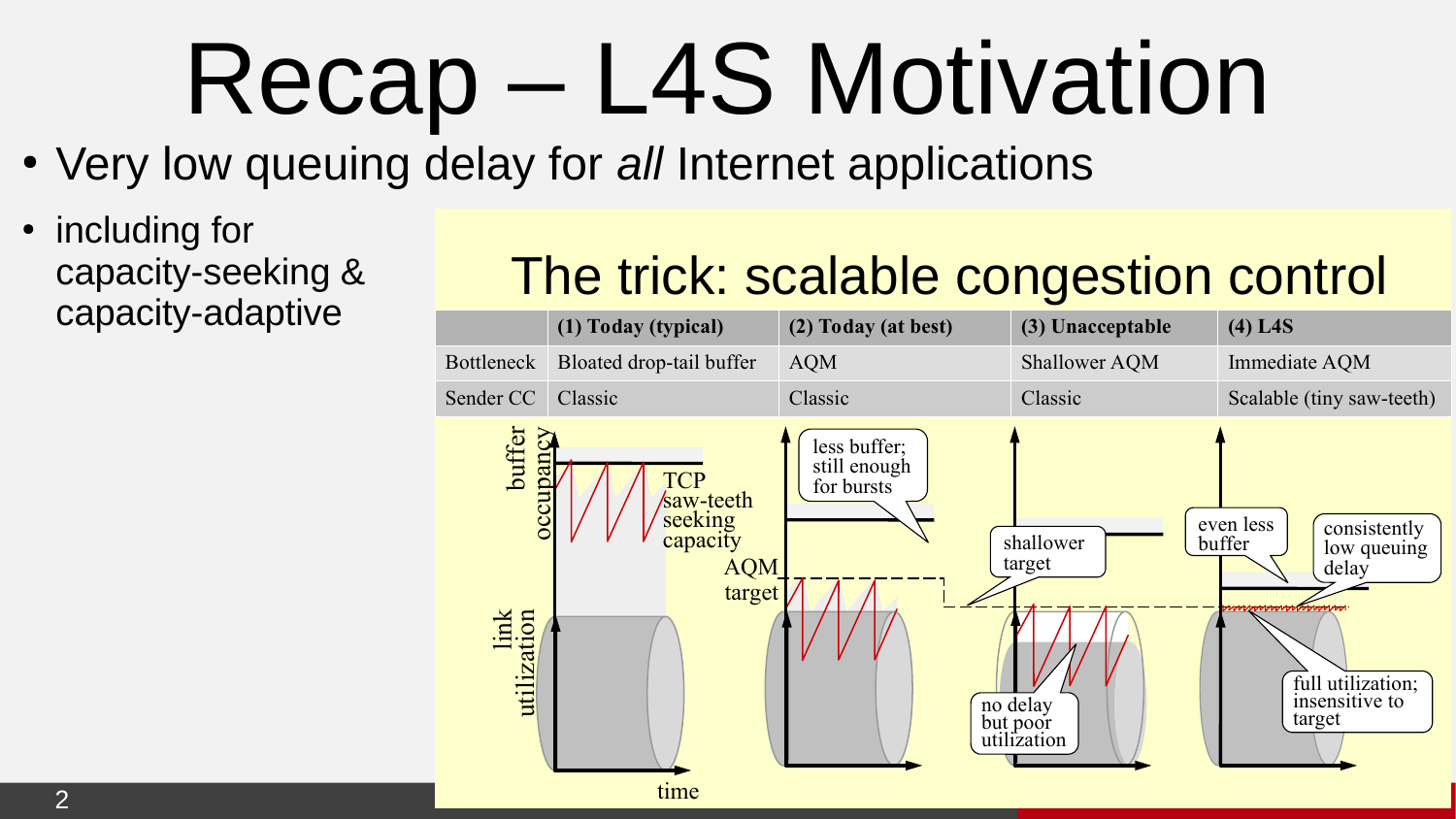## Recent L4S Progress

- 3GPP L4S activity:
	- Currently favour L4S 5QIs with feed back & forward rather than adding ECN bits to RLC header
	- New KTH/Ericsson paper in (VTC'21) with simulated 5G performance evaluations of L4S: [Low Latency Low Loss Scalable Throughput in 5G Networks](https://ieeexplore.ieee.org/abstract/document/9448764)
	- New joint Ericsson DT white paper [Enabling time-critical applications over 5G with rate adaptation](https://www.ericsson.com/en/reports-and-papers/white-papers/enabling-time-critical-applications-over-5g-with-rate-adaptation)
- One more cable modem certified for Low Latency DOCSIS (supports L4S)
- Nokia has more WiFi (+ soon Fixed-Wireless Access) devices supporting L4S
	- initiated several trials with operators and application providers
- Pete Heist's continuing testing & evaluation see Greg's I4sops talk (next)
- Linux patches for AccECN TCP feedback <https://github.com/L4STeam/linux>
	- now works with all CC modules (BBRv2, DCTCP, TCP Prague, Cubic, Reno, etc)
	- $\cdot$  enables A/B testing without changing more than one thing at a time  $-$  see tcpm talk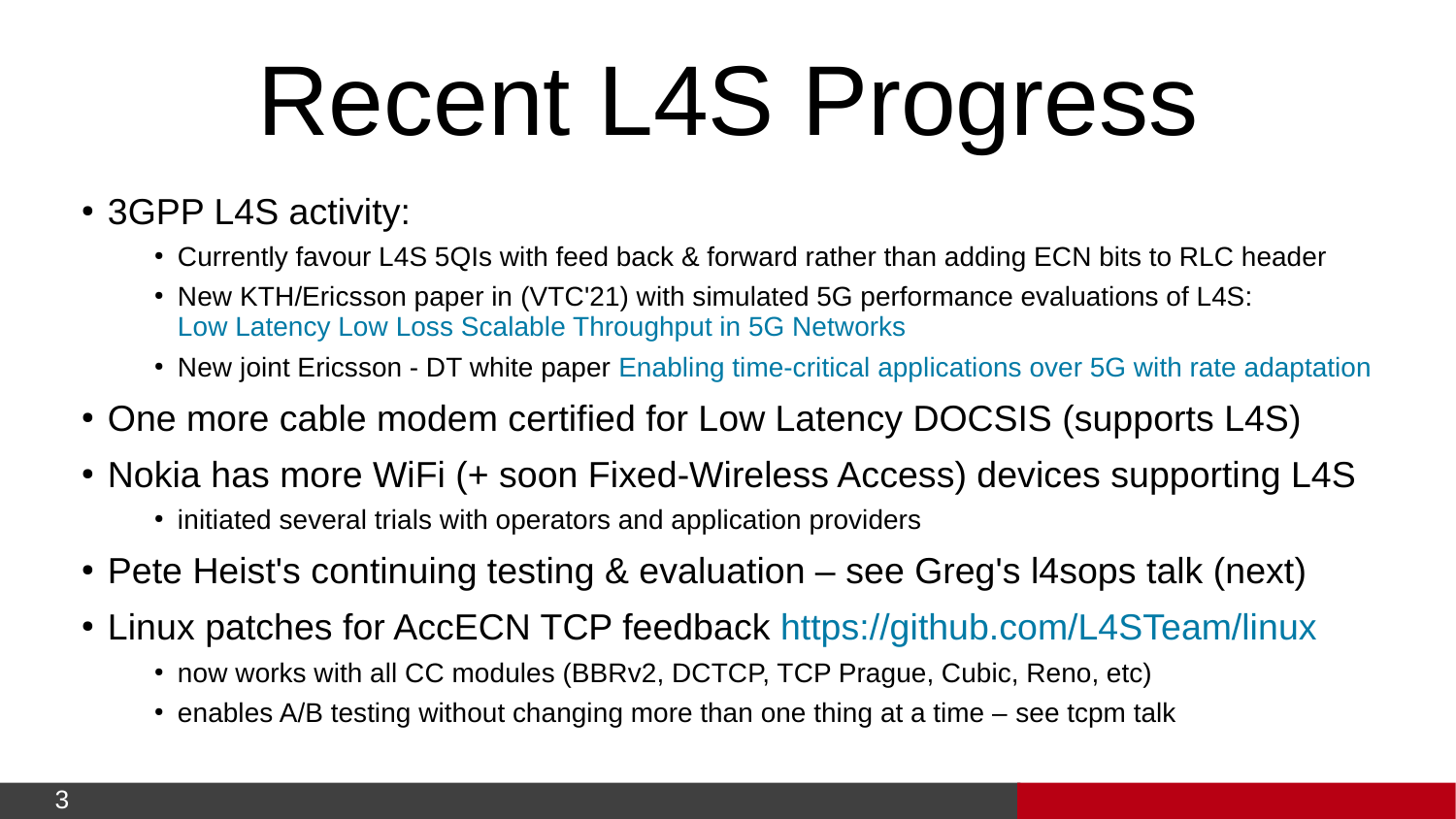### Draft updates: L4S Architecture [l4s-arch-10](https://datatracker.ietf.org/doc/html/draft-ietf-tsvwg-l4s-arch) (1 Jul)

- To address Vidhi Goel's review
	- Explained how an FQ-\* L4S node works
	- Fixed the numerical examples of Reno & Cubic scaling; including Cubic's Reno-Friendly mode
	- Extensive clarification, precision and improvements
	- See [list discussion](https://mailarchive.ietf.org/arch/msg/tsvwg/9f4afyyaNkK3kTWPOAXvXuK34Hc/). Thank you Vidhi.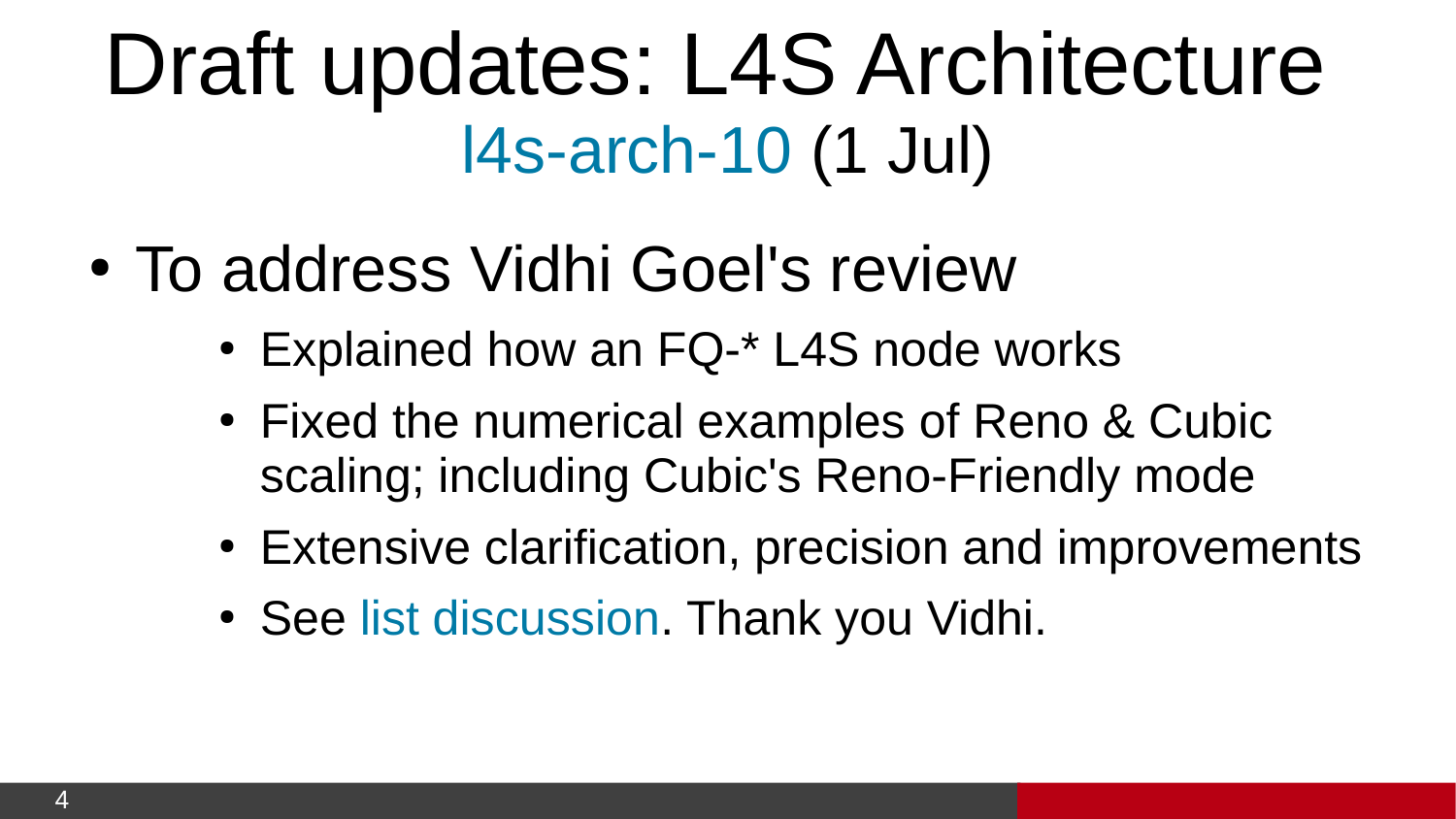### Draft updates: ECN Protocol for L4S [ecn-l4s-id-18](https://datatracker.ietf.org/doc/html/draft-ietf-tsvwg-ecn-l4s-id)++ (1 Jul)

- Interaction with VPN anti-replay protection:
	- Solely VPN configuration solutions
	- Rather than VPN implementation changes out of scope for L4S
- RFC4774 citation placed in better context
- Editorial changes, esp. consistency betw. drafts
- Non-changes:
	- Disable tunnel resequencing of IP data for L4S (e.g. L2TP)
		- No need to mention, after consulting with int-area & pals
		- No evidence that sequencing is enabled for IP data
	- Prague requirements text (§4): pretty stable since developer survey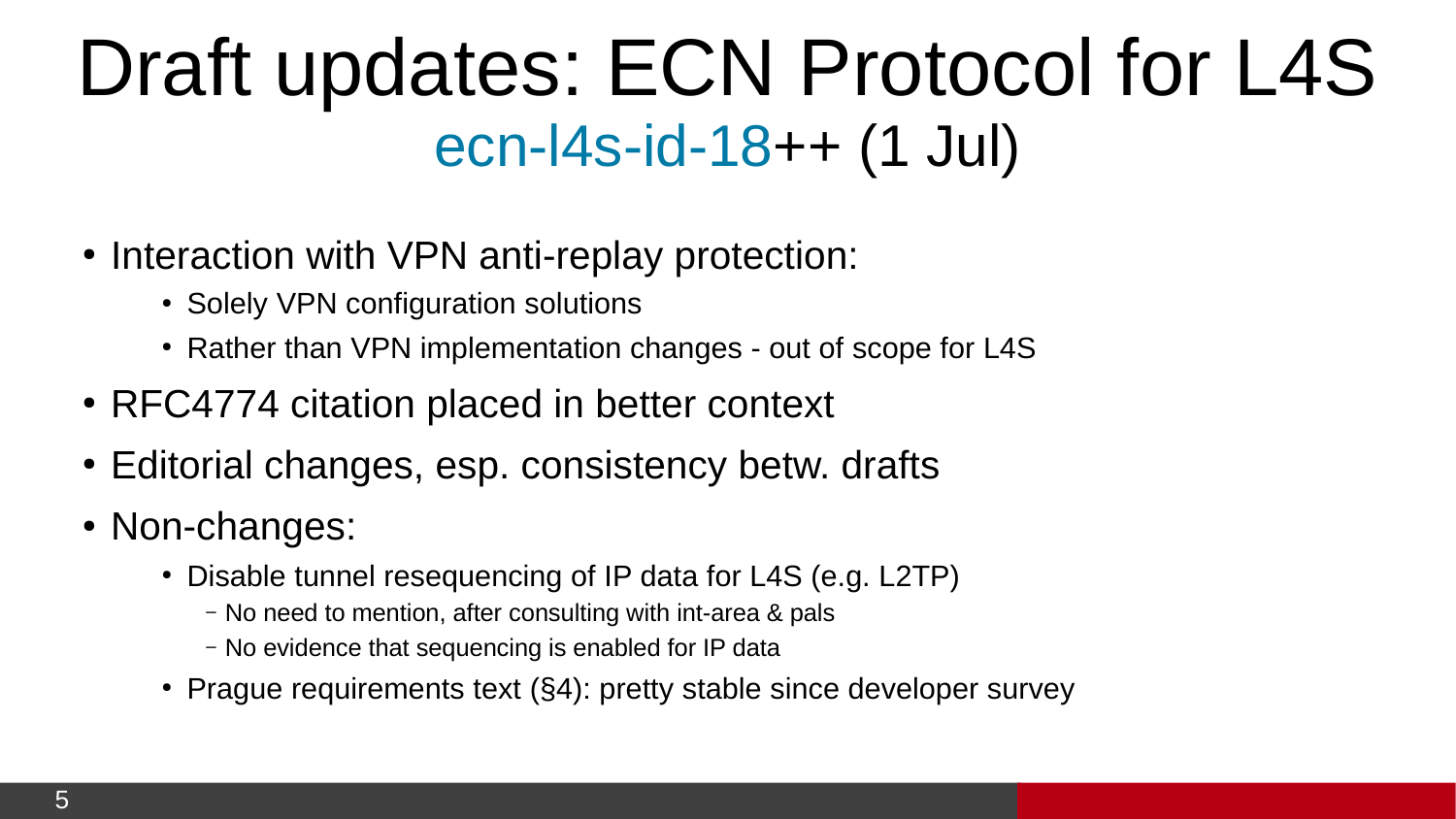Draft updates: DualQ Coupled AQMs for L4S [aqm-dualq-coupled-16](https://datatracker.ietf.org/doc/html/draft-ietf-tsvwg-aqm-dualq-coupled) (6 Jul)

- in-depth justification for the default values of the parameters of the PI2 AQM for Classic traffic
	- To address Sebastian Möller's request
	- Summary of new [PI2 Parameters](https://arxiv.org/abs/2107.01003) paper (9pp of rationale, data and maths on default 'target')
	- Fuller justification for other parameters, Tupdate,  $RTT<sub>max</sub>$
	- All in the DualPI2 appendix  $(A.1)$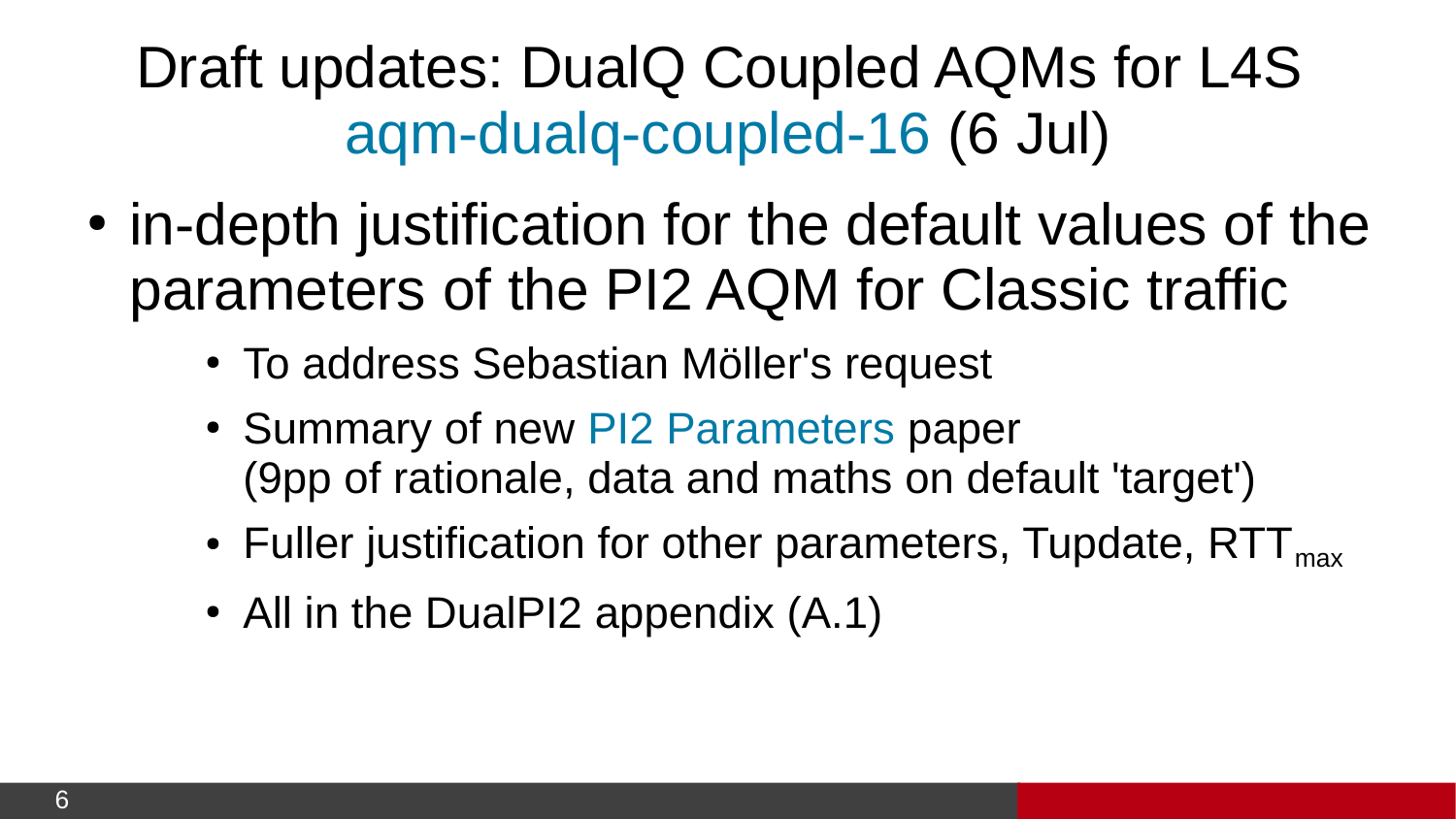Interesting data point (and relevant to the 'S' in L4S)

## Reno Resurgence

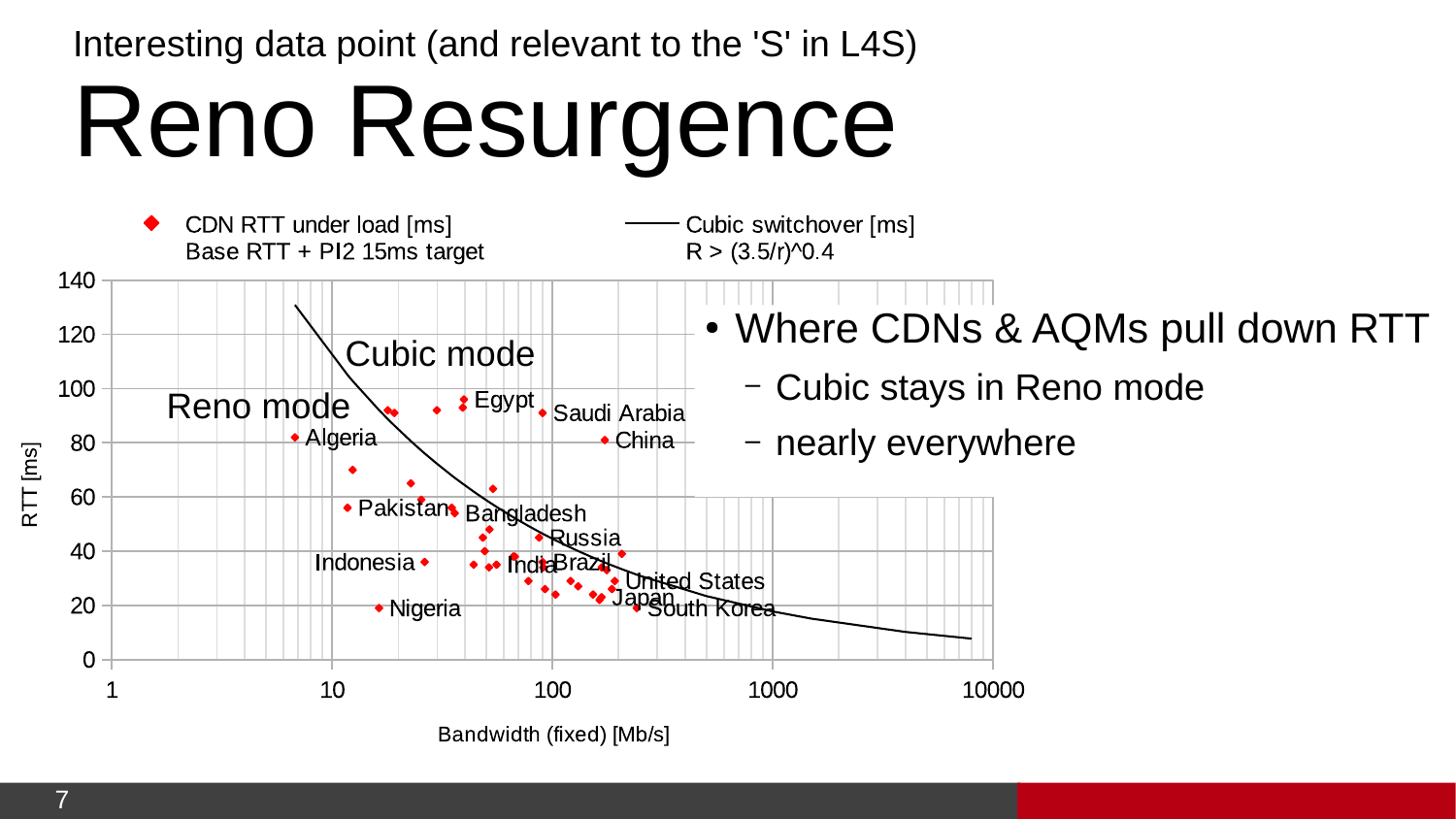#### L4S Status Update

#### Thank you to all those still contributing to list discussion

# Q&A → after l4sops talk